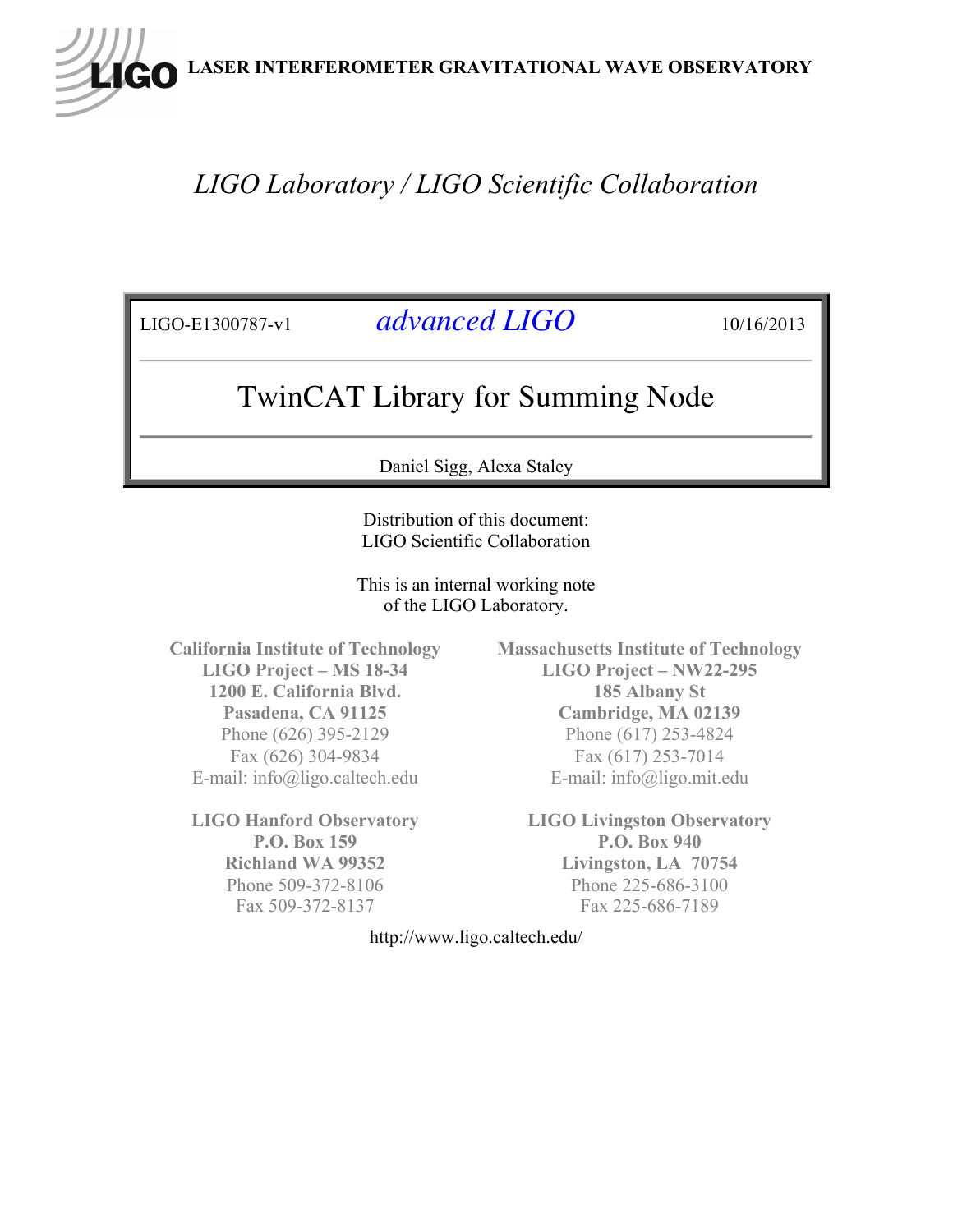| Library                     |                                            |
|-----------------------------|--------------------------------------------|
| Title                       | SummingNode                                |
| Version                     |                                            |
| <b>TwinCAT</b> version      | V2.11.0                                    |
| Name space                  |                                            |
| Author                      | Daniel Sigg                                |
| Description                 | Information about the summing node         |
| <b>Error Code</b>           | 16#01 - Power supply voltages out-of-range |
| <b>Library Dependencies</b> | Error, ReadADC, WriteADC, SaveRestore      |

| <b>User Interface Type</b> |                                        |  |
|----------------------------|----------------------------------------|--|
| TYPE SummingNodeInStruct:  |                                        |  |
| <b>STRUCT</b>              |                                        |  |
| In1Mon:                    | INT;                                   |  |
| In2Mon:                    | INT;                                   |  |
| SumMon:                    | INT;                                   |  |
| Ok:                        | BOOL;                                  |  |
| END_STRUCT;                |                                        |  |
| END_TYPE;                  |                                        |  |
| <b>Type Name</b>           | SummingNodeInStruct                    |  |
| Description                | Input structure                        |  |
| Definition                 | <b>STRUCT</b>                          |  |
| Output Tag                 | Name: In1Mon                           |  |
|                            | Type: INT                              |  |
|                            | Description: Input monitor channel 1   |  |
| Output Tag                 | Name: In2Mon                           |  |
|                            | Type: INT                              |  |
|                            | Description: Input monitor channel 2   |  |
| Output Tag                 | Name: SumMon                           |  |
|                            | Type: INT                              |  |
|                            | Description: Sum monitor               |  |
| Output Tag                 | Name: Ok                               |  |
|                            | Type: BOOL                             |  |
|                            | Description: Voltages are within range |  |

| <b>User Interface Type</b> |  |  |
|----------------------------|--|--|
|                            |  |  |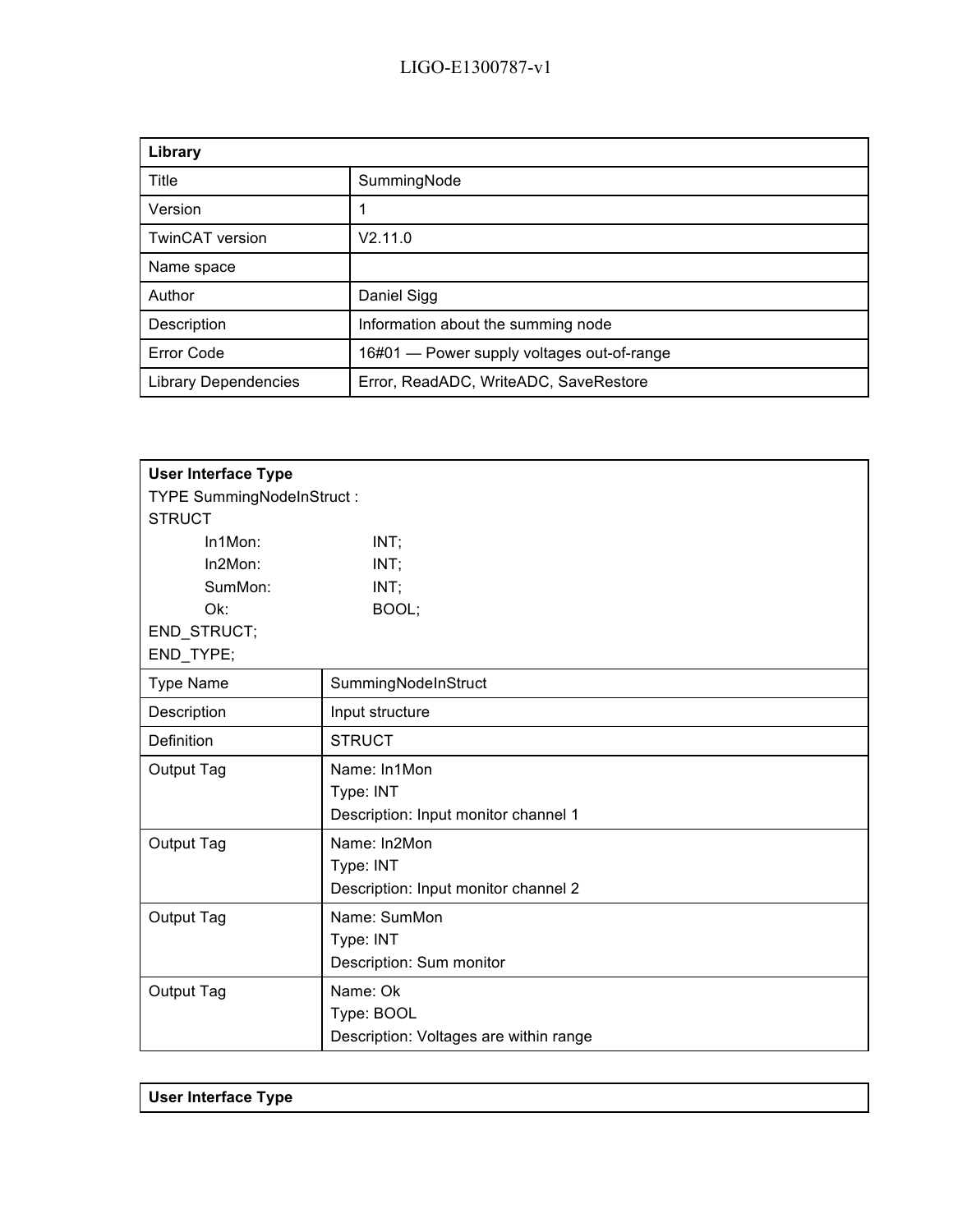## LIGO-E1300787-v1

| TYPE SummingNodeOutStruct: |                                        |  |
|----------------------------|----------------------------------------|--|
| <b>STRUCT</b>              |                                        |  |
| Ofs:                       | INT;                                   |  |
| In1Pol:                    | BOOL;                                  |  |
| In2Pol:                    | BOOL;                                  |  |
| In1En:                     | BOOL;                                  |  |
| In2En:                     | BOOL;                                  |  |
| In1Gain:                   | INT;                                   |  |
| In2Gain:                   | INT;                                   |  |
| OutSw:                     | BOOL;                                  |  |
| Boost:                     | BOOL;                                  |  |
| Comp:                      | BOOL;                                  |  |
| Opt:                       | BOOL;                                  |  |
| END_STRUCT;                |                                        |  |
| END_TYPE;                  |                                        |  |
| <b>Type Name</b>           | SummingNodeOutStruct                   |  |
| Description                | Out structure                          |  |
| Definition                 | <b>STRUCT</b>                          |  |
| Input Tag                  | Name: Ofs                              |  |
|                            | Type: INT                              |  |
|                            | Description: Common path offset adjust |  |
| Output Tag                 | Name: In1Pol                           |  |
|                            | Type: BOOL                             |  |
|                            | Description: Input 1 polarity          |  |
| Output Tag                 | Name: In2Pol                           |  |
|                            | Type: BOOL                             |  |
|                            | Description: Input 2 polarity          |  |
| Output Tag                 | Name: In1En                            |  |
|                            | Type: BOOL                             |  |
|                            | Description: Input 1 enable            |  |
| Output Tag                 | Name: In2En                            |  |
|                            | Type: BOOL                             |  |
|                            | Description: Input 2 enable            |  |
| Output Tag                 | Name: In1Gain                          |  |
|                            | Type: INT                              |  |
|                            | Description: Input 1 gain              |  |
| Output Tag                 | Name: In2Gain                          |  |
|                            | Type: INT                              |  |
|                            | Description: Input 2 gain              |  |
| Output Tag                 | Name: OutSw                            |  |
|                            | Type: BOOL                             |  |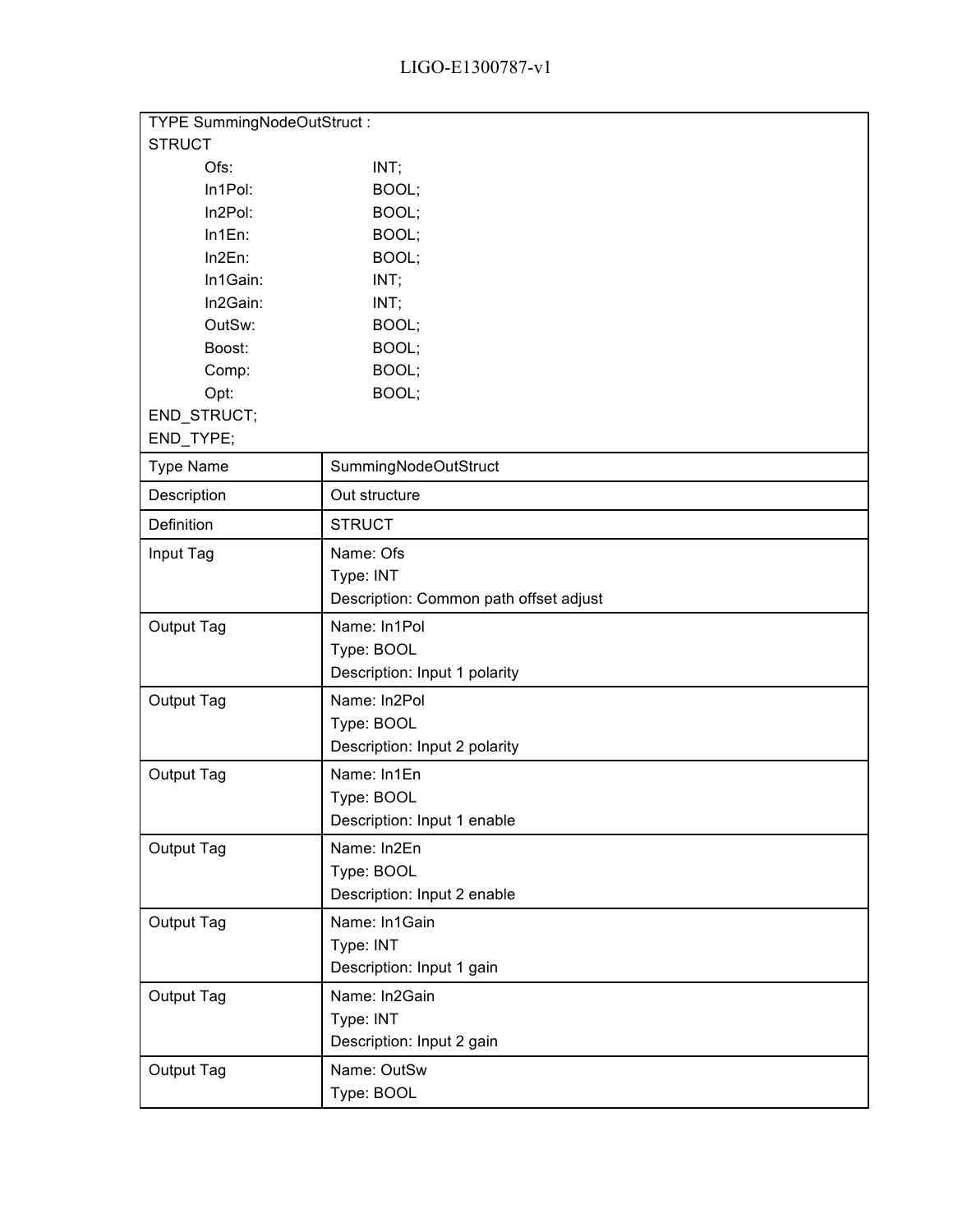|           | Description: Output 1 switch     |
|-----------|----------------------------------|
| Input Tag | Name: Boost                      |
|           | Type: BOOL                       |
|           | Description: Enable boost switch |
| Input Tag | Name: Comp                       |
|           | Type: BOOL                       |
|           | Description: Compensation enable |
| Input Tag | Name: Opt                        |
|           | Type: BOOL                       |
|           | Description: Option enable       |

| <b>User Interface Type</b>     |                                      |
|--------------------------------|--------------------------------------|
| <b>TYPE SummingNodeStruct:</b> |                                      |
| <b>STRUCT</b>                  |                                      |
| Error:                         | ErrorStruct;                         |
| In1Mon:                        | LREAL;                               |
| In2Mon:                        | LREAL;                               |
| SumMon:                        | LREAL;                               |
| Ok:                            | BOOL;                                |
| Ofs:                           | LREAL;                               |
| In1Pol:                        | BOOL;                                |
| In2Pol:                        | BOOL;                                |
| In1En:                         | BOOL;                                |
| In2En:                         | BOOL;                                |
| In1Gain:                       | INT;                                 |
| In2Gain:                       | INT;                                 |
| OutSw:                         | BOOL;                                |
| Boost:                         | BOOL;                                |
| Comp:                          | BOOL;                                |
| Opt:                           | BOOL;                                |
|                                |                                      |
| END_STRUCT;                    |                                      |
| END_TYPE;                      |                                      |
| <b>Type Name</b>               | SummingNodeStruct                    |
| Description                    | Structure used in the user interface |
| Definition                     | <b>STRUCT</b>                        |
| In/Out Tag                     | Name: Error                          |
|                                | Type: ErrorStruct                    |
|                                | Description: Calls error handler     |
| Output Tag                     | Name: In1Mon                         |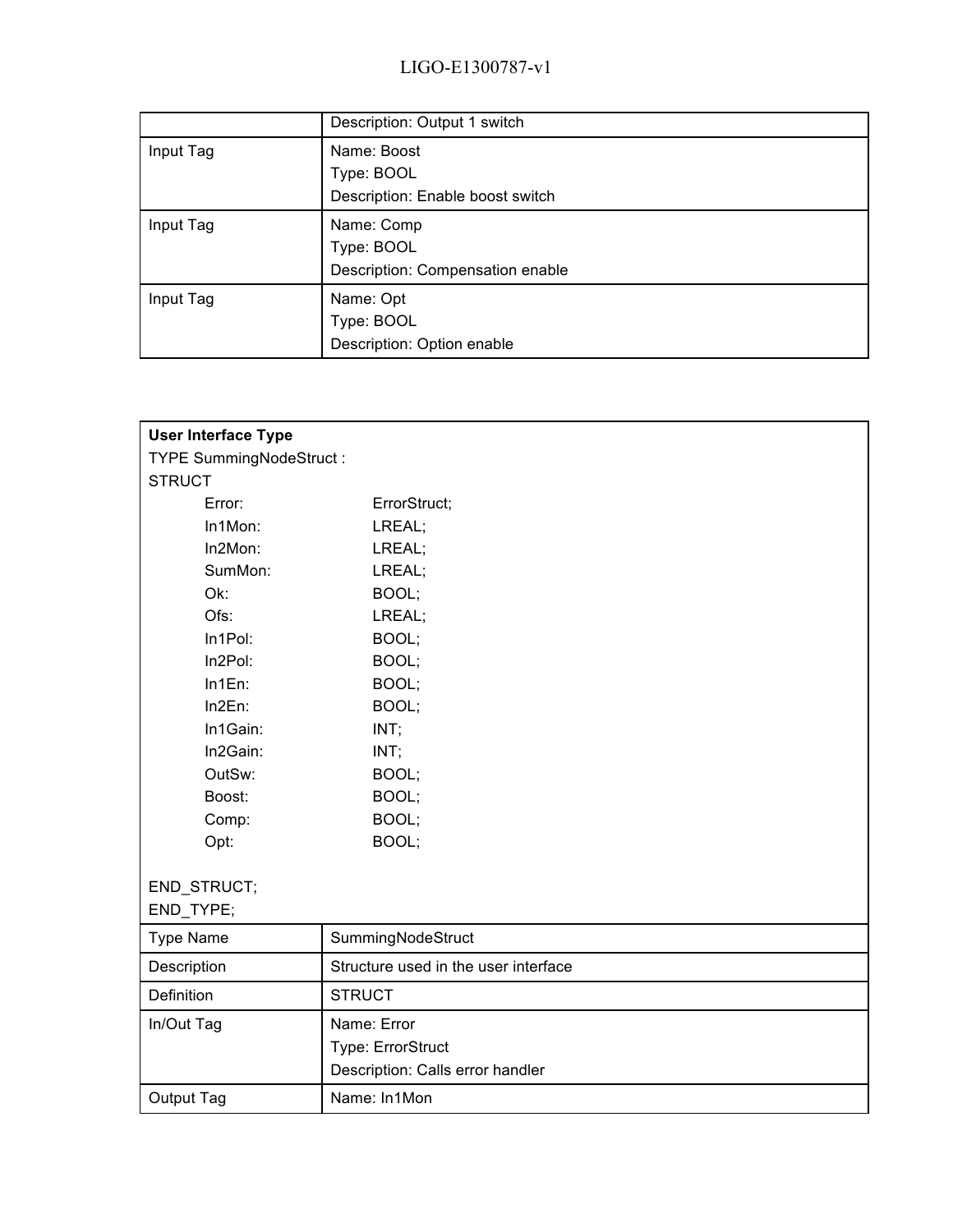|            | Type: LREAL<br>Description: Input monitor channel 1                 |
|------------|---------------------------------------------------------------------|
| Output Tag | Name: In2Mon<br>Type: LREAL<br>Description: Input monitor channel 2 |
| Output Tag | Name: SumMon<br>Type: LREAL<br>Description: Sum monitor             |
| Output Tag | Name: Ok<br>Type: BOOL<br>Description: Voltages are within range    |
| Input Tag  | Name: Ofs<br>Type: LREAL<br>Description: Common path offset adjust  |
| Output Tag | Name: In1Pol<br>Type: BOOL<br>Description: Input 1 polarity         |
| Output Tag | Name: In2Pol<br>Type: BOOL<br>Description: Input 2 polarity         |
| Output Tag | Name: In1En<br>Type: BOOL<br>Description: Input 1 enable            |
| Output Tag | Name: In2En<br>Type: BOOL<br>Description: Input 2 enable            |
| Output Tag | Name: In1Gain<br>Type: INT<br>Description: Input 1 gain             |
| Output Tag | Name: In2Gain<br>Type: INT<br>Description: Input 2 gain             |
| Output Tag | Name: OutSw<br>Type: BOOL<br>Description: Output 1 switch           |
| Input Tag  | Name: Boost<br>Type: BOOL<br>Description: Enable boost switch       |
| Input Tag  | Name: Comp<br>Type: BOOL                                            |